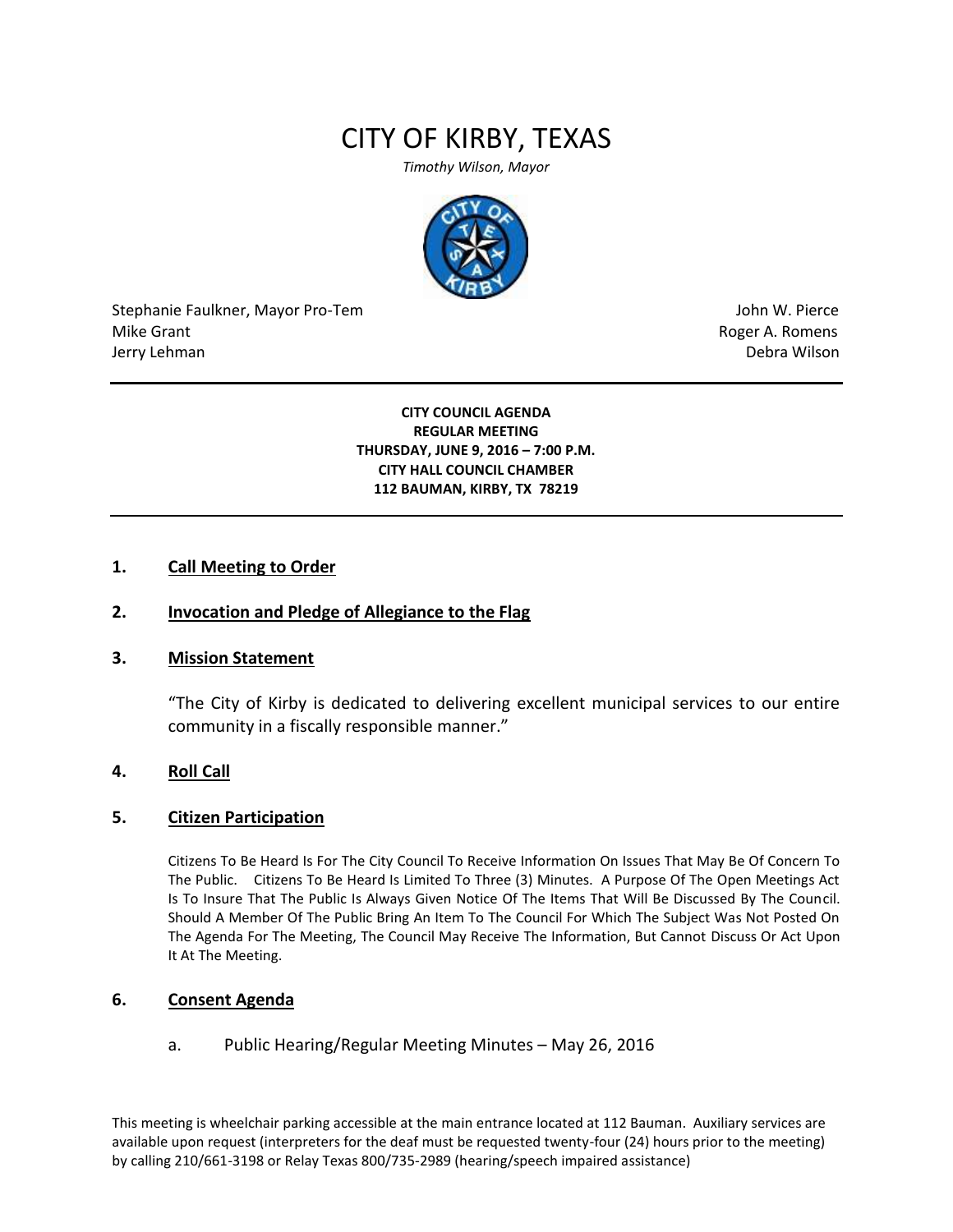# **7. Discussion And Possible Action**

- a. Discussion And Possible Action Regarding Bureau Veritas Inspection Process
- b. Discussion And Possible Action To Consider Ordinance No. O-2016-788, An Ordinance Amending the Zoning Ordinance of the City Of Kirby, Texas, To Grant Specific use Permit #2016-004 For Outdoor Storage In A (C-1) Commercial Office And Retail District Located At: CB: 5865, LOT 18, Otherwise Known As 5631 Seguin Road, City Of Kirby, Bexar County, Texas. This Is The Second Reading.
- c. Discussion And Possible Action To Consider Ordinance No. O-2016-789, An Ordinance Amending the Zoning Ordinance Of the City Of Kirby, Texas, To Grant Specific Use Permit #2016-006 For Use Of The Property As A Single Family Residence In A (C-2) Commercial District Located At CB 5941, BLK 2, LOT SE 147.2 FT OF W 50 FT OF 11, Also Known As 519 Edalyn St., Kirby, TX, 78219, City Of Kirby, Bexar County, Texas. This Is The Second Reading.
- d. Discussion And Possible Action To consider Ordinance No. O-2016-786 Repealing Chapter 112 Of The Code Of Ordinances Of The City Of Kirby And Adopting A New Chapter 112 Of The Code Of Ordinances Of The City Of Kirby To Define And Regulate Solicitors Of Services, Funds Or Property For Charitable Or Non-Profit Purposes, Itinerant Merchants, Itinerant Vendors, Peddlers And Persons Selling Or Taking Orders For Goods, Wares, Merchandise, Services, Photographs, Or Subscriptions And Related Matters And To Provide A Penalty For Violations. This Is The Second Reading.
- e. Discussion And Possible Action To Consider Ordinance No. O-2016-784 Amending Sections 113.01 And 113.02 Of Chapter 113 Of The Code Of Ordinances Of The City Of Kirby, Texas To Adopt By Reference New State Rules For Food Establishments. This Is The Second Reading.
- f. Discussion And Possible Action To Consider Ordinance No. O-2016-791 Amending Section 113.01 Of The Code Of Ordinances Of The City Of Kirby To Define "Temporary Food Establishment" And Amending Section 113.07 (D) Of The Code Of Ordinances Of The City Of Kirby To Revise City Rules As To Food Handler Training And To Exempt Food Handlers Working Only At A Temporary Food Establishment From The Training Requirements. This Is The First Reading
- g. Discussion And Possible Action to Consider Ordinance No. O-2016-790, Repealing Ordinance No. 2 And Adopting A New Corporate Seal For The City Of Kirby. This Is The Second Reading.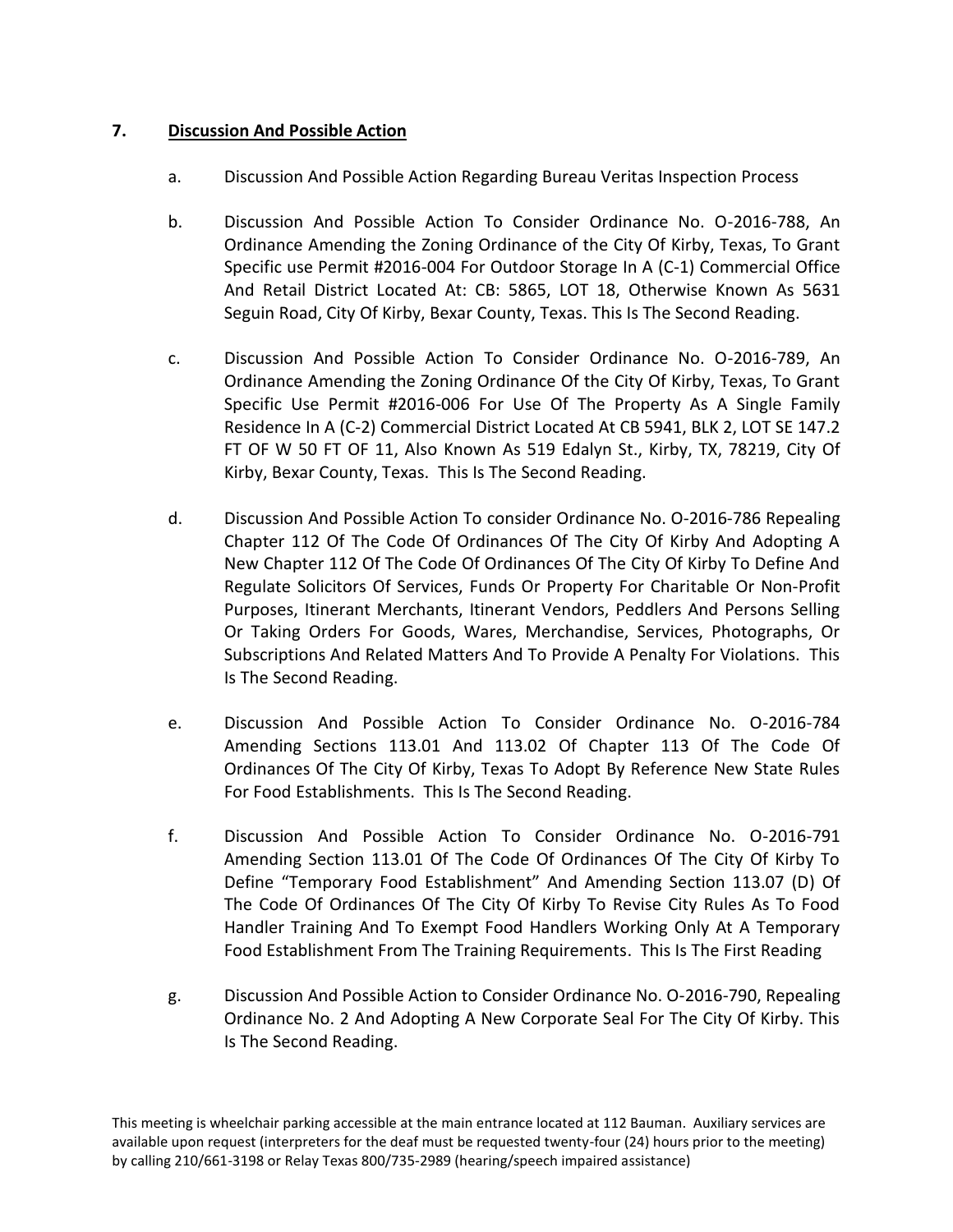- h. Discussion And Possible Action Regarding The Friendship Park Hike & Bike Trail Project
- i. Discussion And Possible Action Regarding The Binz Engleman Road Reconstruction Project
- j. Discussion And Possible Action Regarding The John Sterling Park Improvements Project
- k. Discussion And Possible Action To Consider Bexar Metro 9-1-1 Network District Proposed Fiscal Year 2017 Budget
- l. Discussion And Possible Action Regarding 2016 Pool Policies
- m. Discussion And Possible Action Regarding The City of Kirby's Permitting Process
- n. Discussion And Possible Action Establishing 2016-2017 Goals For The City Of Kirby
- o. Discussion And Possible Action Regarding The City Of Kirby's Marketing & Branding Plans
- p. Discussion And Possible Action Regarding Boundary Adjustment Request To The City Of San Antonio
- q. Discussion And Possible Action To Consider John Houlton's Resignation From Beautification And Recycle Committee

# **8. Council Updates**

- a. Planning & Zoning
- b. Buildings & Standards
- c. Crime Control
- d. Beautification & Recycling
- e. Parks & Recreation
- f. Economic Development
- g. Ordinance Review

# **9. Requests and Announcements**

a. Requests By Mayor And Council Members For Items To Be Placed On Future City Council Agendas And Announcements On City Events/Community Interests

This meeting is wheelchair parking accessible at the main entrance located at 112 Bauman. Auxiliary services are available upon request (interpreters for the deaf must be requested twenty-four (24) hours prior to the meeting) by calling 210/661-3198 or Relay Texas 800/735-2989 (hearing/speech impaired assistance)